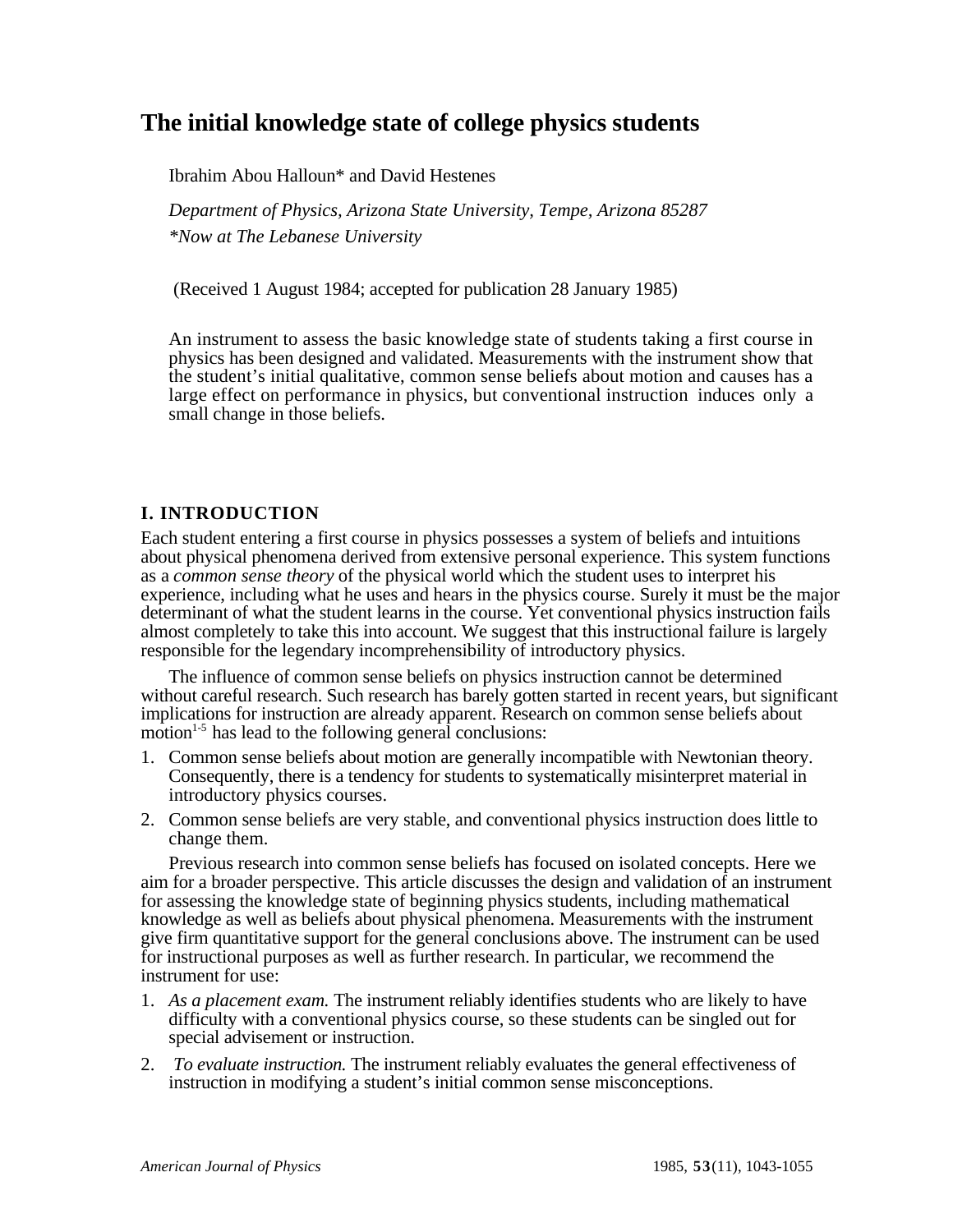3. *As a diagnostic test* for identifying and classifying specific misconceptions. This will be discussed in a subsequent paper.

#### **II. ASSESSMENT OF A STUDENT'S BASIC KNOWLEDGE STATE**

To evaluate physics instruction objectively, we need an instrument to assess a student's knowledge state before and after instruction. In the following sections we discuss the design and validation of such an instrument. The instrument consists of two tests: (a) a *physics diagnostic* test to assess the student's qualitative conceptions of common physical phenomena and (b) a *mathematics diagnostic* test to assess the student's mathematical skills. Both tests are intended for use as *pretests* to assess the student's initial knowledge state. The mechanics test is also intended for use as *a post-test* to measure the effect of instruction independent of course examinations.

### **A***. Design of the physics diagnostic test*

The first course in physics is concerned mainly with mechanics, and mechanics is an essential prerequisite for most of the rest of physics. Therefore, the student's initial knowledge of mechanics is most critical to his course performance, so we can restrict our attention to that domain of physics. Now, it would be far from sufficient simply to test a student's initial knowledge of Newtonian mechanics. Rather, we need to ascertain the student's common sense knowledge of mechanics, for it is the discrepancy between his common sense concepts and the Newtonian concepts which best describes what the student needs to learn. As Mark Twain once observed, "It's not what you don't know that hurts you. It's what you know that ain't so!"

Newtonian theory enables us to identify the basic elements in conceptualizations of motion. On one hand, we have the basic *kinematical concepts* of position, distance, motion, time, velocity, and acceleration. On the other hand, we have the basic *dynamical concepts* of inertia, force, resistance, vacuum, and gravity. We take a student's understanding of these basic concepts as the defining characteristics of his basic knowledge of mechanics. Our list of dynamical concepts may look a bit strange to a physicist, but the particular items on the list were chosen to bring to light major differences between common sense and Newtonian concepts. We refer to a knowledge state derived from personal experience with little formal instruction in physics as a "common sense knowledge state." As a rule, it differs markedly from the "Newtonian knowledge state" of a trained physicist.

To assess the student's basic knowledge of mechanics, we devised *the physics (mechanics) diagnostic test* presented in the Appendix. The test questions were initially selected to assess the student's qualitative conceptions of motion and its causes, and to identify common misconceptions which had been noted by previous investigators. Various versions of the test were administered over a period of three years to more than 1000 students in college level, introductory physics courses. Early versions required written answers. Answers reflecting the most common misconceptions were selected as alternative answers in the final multiple-choice version presented in the Appendix. In this way we obtained an easily graded test which can identify a spectrum of common sense misconceptions.

A student's score on the diagnostic test is a measure of his *qualitative understanding* of mechanics. We shall see that statistically it is quite a good measure because of its reliability and predictive validity. We believe also that it is a theoretically sound measure, because the diagnostic test is concerned exclusively with a systematic assessment of basic concepts. One could not expect satisfactory results from the typical "physics achievement test" which tests for knowledge of isolated physical facts.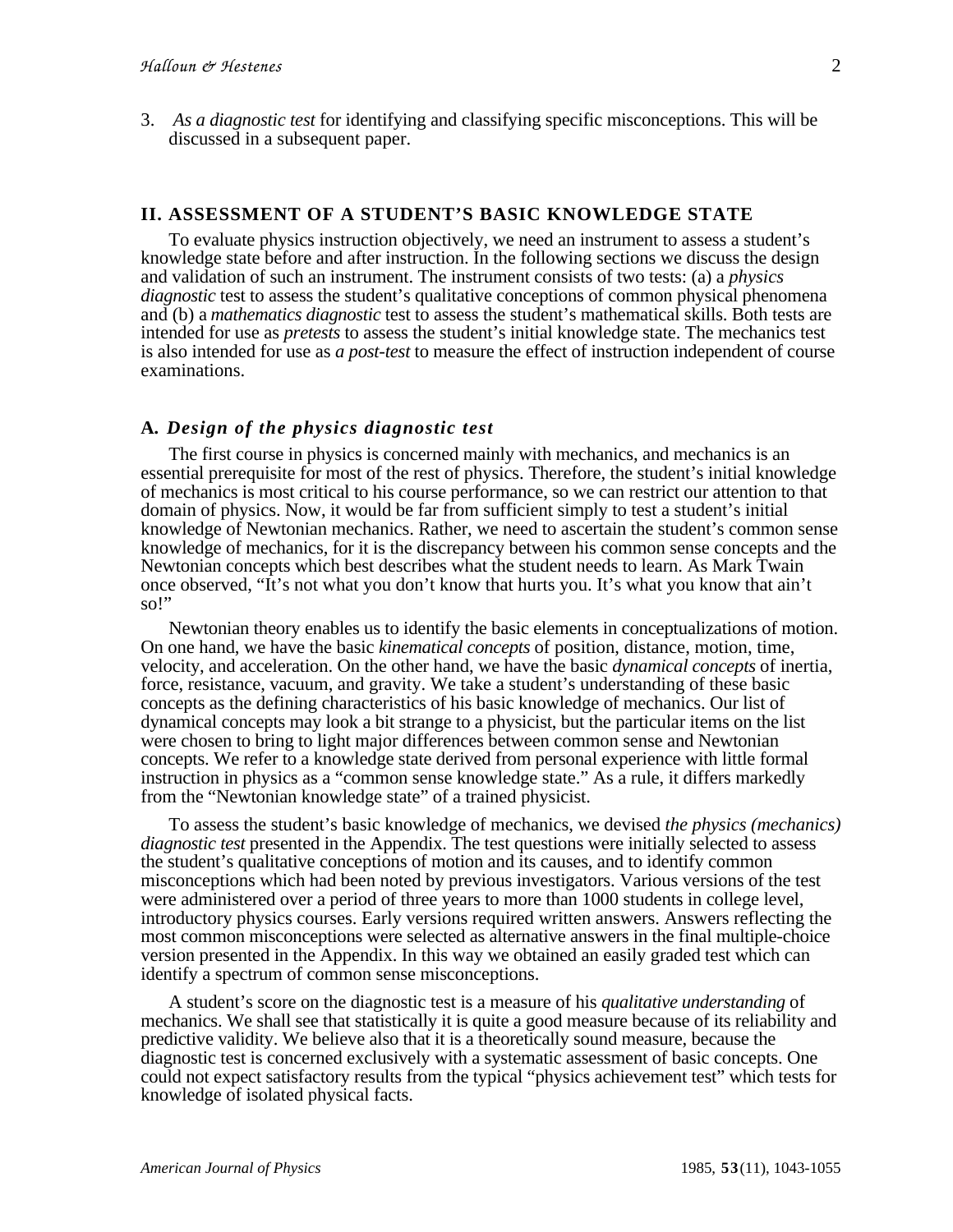#### **B.** *Validity and reliability of the mechanics test*

The face and content validity of the mechanics test was established in four different ways. First, early versions of the test were examined by a number of physics professors and graduate students, and their suggestions were incorporated into the final version. Second, the test was administered to 11 graduate students, and it was determined that they all agreed on the correct answer to each question. Third, interviews of 22 introductory physics students who had taken the test showed that they understood the questions and the allowed alternative answers. Fourth, the answers of 31 students who received A grades in University Physics were carefully scrutinized for evidence of common misunderstanding which might be attributed to the formulation of the questions. None was found.

The reliability of the mechanics test was established by interviewing a sample of students who had taken the test and by a statistical analysis of test results. During the interviews, the students repeated the answers they had given on the written test virtually without exception. Moreover, they were not easily swayed from their answers when individual questions were discussed, and they were usually able to give reasons for their choices. It seemed clear to the interviewer that the students' answers reflected stable beliefs rather than tentative, random, or flippant responses. This impression is strongly confirmed by the high reproducibility of responses on retests.

To compare test score distributions for different (but comparable) groups tested at different times, the Kuder-Richardson Test<sup>6</sup> was used. The values obtained for the KR reliability coefficient were 0.86 for pretest use, and 0.89 for post-test use. These unusually high values are indicative of highly reliable tests. A similar comparison of score distributions for written answer and multiple-choice versions of the tests gave comparable results, confirming the conclusion that the multiple-choice version measures the same thing as the written version, but more efficiently.

The possibility of relevant test-retest effects was eliminated by two procedures. First, the post-test results of one group of 29 students who had not taken the pretest was compared with those of a larger group in the same class who had taken the pretest. The means and standard deviations for both groups were nearly identical. Second, a group of 15 students was given the post-test shortly after midterm and again at the end of the semester. The mean test score and standard deviation for this group were, respectively, 22.79 and 3.60 for the first post-test, and 23.58 and 3.26 for the second. This tiny change in score shows that most of the improvement between pretest and post-test scores which we discuss later occurs in the first half of the semester, as one would expect.

#### **C.** *Mathematics diagnostic test*

Our mathematics diagnostic test was designed to assess specific mathematical skills known to be important in introductory physics. The final version consisted of 33 questions, including (a) ten algebra and arithmetic items, (b) eight trigonometry and geometry items, (c) four items on graphs, (d) six reasoning items, and (e) five calculus items.

To get a multiple-choice test which is as valid as a written test, our first version of the test required written answers from which we selected the most common and significant errors as alternatives to the correct answer on the multiple choice version. It is worth mentioning that the errors are not completely random; rather they tend to fall in patterns indicating common misconceptions. As Piaget noted more than half a century ago, the errors can tell us a lot about how students think. Unfortunately, instructors still pay scant attention to errors in the mistaken belief that it is pedagogically sufficient to concentrate on correct answers. We will not analyze mathematical misconceptions, but we will be concerned with a parallel analysis of physical misconceptions in a subsequent paper.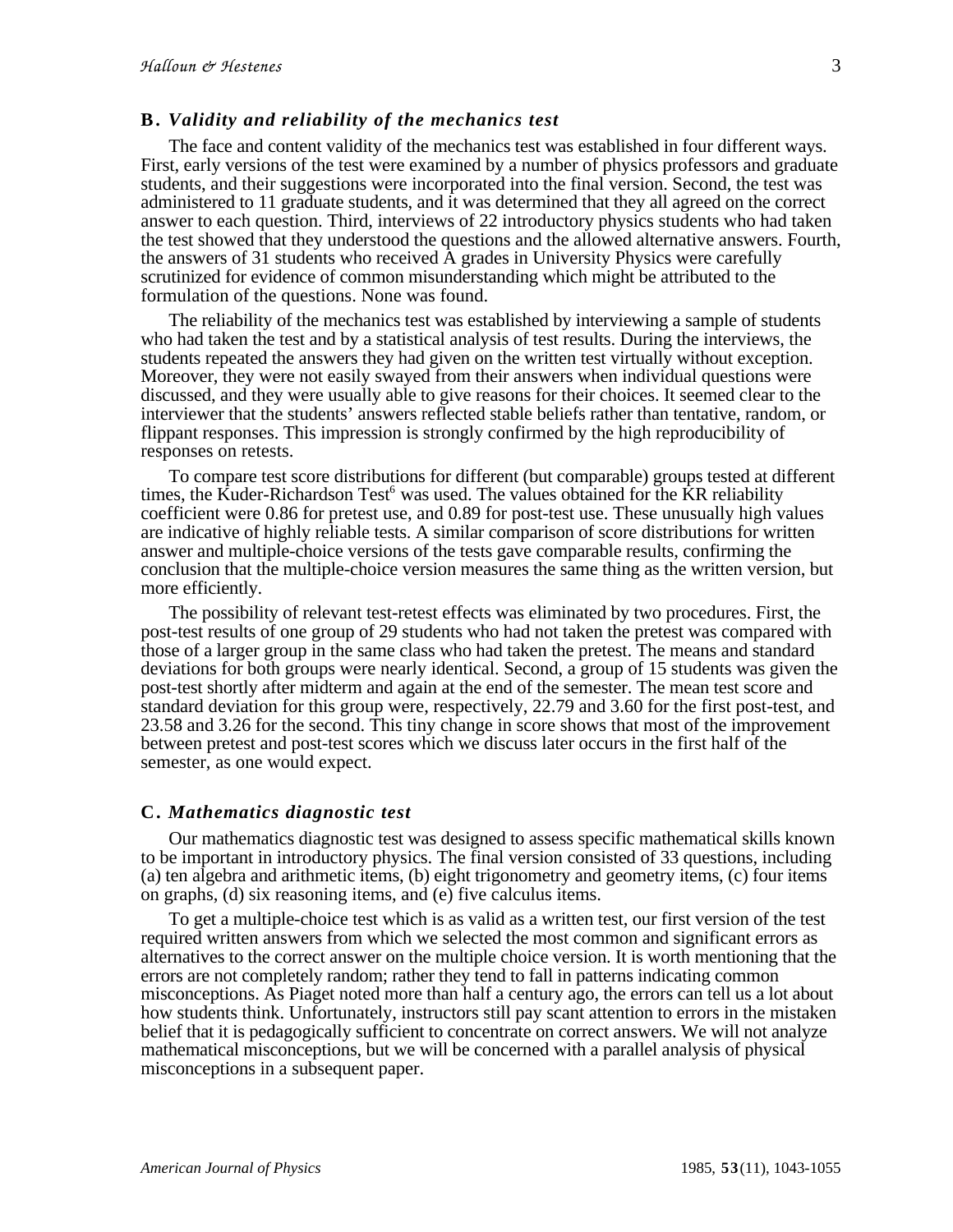To maximize the predictive validity of the mathematics test, we began with a long list of questions, and for the final version of the test we selected only questions which correlated significantly with achievement in physics. The resulting test was judged by experienced physics instructors to be rather difficult for beginning students. The point is that the ability to do the easier math problems is hardly sufficient for success in physics.

A KR reliability coefficient of 0.86 for our mathematics test shows that its reliability is comparable to that of the mechanics test.

A copy of the math test is not included in this article, since we will not be concerned with specific questions in it, and such tests are fairly easy to construct. We shall, however, evaluate the predictive power of the test.

#### **III. RESULTS AND IMPLICATIONS FOR TEACHING**

The math and physics diagnostic tests have been used to assess the basic knowledge of nearly 1500 students taking University or College Physics at Arizona State University, and of 80 students beginning physics at a nearby high school. ASU is a state university of about 40,000 students located in the metropolitan Phoenix area, which has a population of about 1.5 million. ASU will accept high school graduates in the upper half of their class, and any student transferring from community colleges with passing grades. The local community colleges will accept any high school graduate. Thus our results may be expected to be typical of a large American urban university with open enrollment.

University Physics at ASU is a two-semester, calculus based introductory physics course, but we will be concerned here with the *first semester only.* At ASU, about 80% of the students in this course are declared engineering majors. Although calculus is a corequisite rather than a prerequisite for University Physics at ASU, nearly 80% of the beginning students have already completed one or more semesters of college calculus. The first semester of University Physics is concerned mainly with mechanics, including some fluid mechanics, as well as elementary kinetic theory and thermodynamics.

College Physics at ASU covers nearly the same subject matter as University Physics, but without using calculus. Trigonometry is a prerequisite for the course. Most of the students take the course because it is required for their majors.

Table I presents diagnostic test results for classes in University Physics taught by four different professors, and for classes in College Physics taught by two different professors. Considering the nature of the diagnostic test in the Appendix, the average scores on the tests appear to be very low. Interpretation of these results will be our main concern, but for comparison we first take note of the test results for high school students.

We were surprised by the extremely low mechanics pretest scores of the high school students shown in Table I. Their average is only a little above the chance level score of 7.3 on the multiple-choice test. All scores were less than 20, except for one student with the score of 28, who incidentally dropped out of school before completing the physics course. The honors students were selected for high academic performance or achievement test scores, but their physics intuitions are evidently no better than anyone else's. Note that the post-test score of the high school honor students is within the range of pretest scores for the college students in University Physics. However, the post-test score of high school students in General Physics is about two points higher than the pretest scores for students in College Physics. This difference seems to be explained by the fact that about 55% of the students in College Physics had not taken physics before, although those who had averaged only two points better on the physics pretest. At any rate, diagnostic test scores of high school physics students should be investigated further to make sure that the low pretest scores are typical. If they are, then they provide clear documented evidence that physics instruction in high school should have a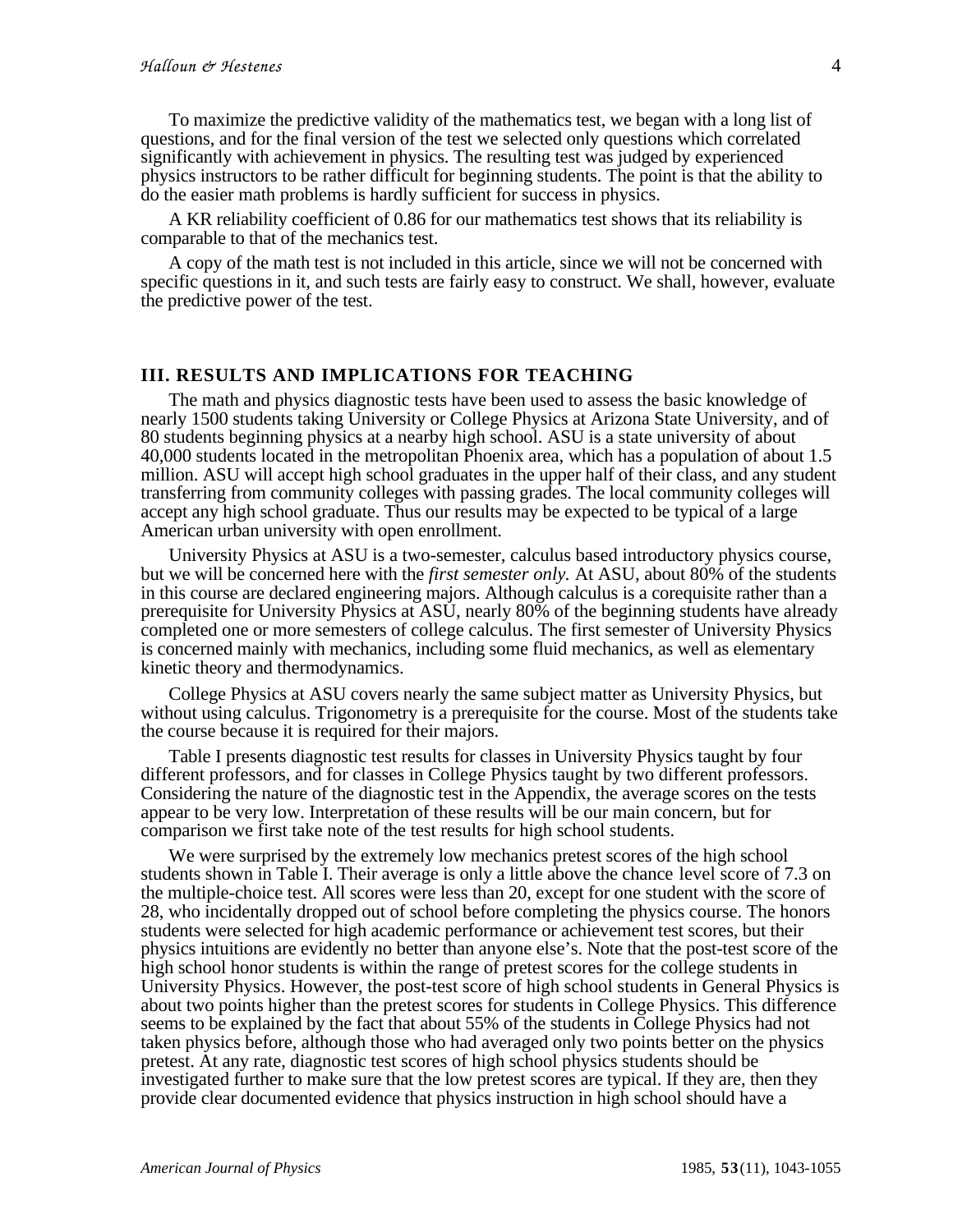different emphasis than it has in college. The initial knowledge state is even more critical to the success of high school instruction. The low scores indicate that students are prone to misinterpreting almost everything they see and hear in the physics class.

## *Table I*

### **Average diagnostic test results by course and professor**

Maximum Scores: 36, for the physics diagnostic test; 33, for the mathematics diagnostic test including five calculus items which were omitted in College Physics.

| <b>Professor</b>           | <b>Number</b> | <b>Math Pretest</b> |                | <b>Physics</b> |          |  |
|----------------------------|---------------|---------------------|----------------|----------------|----------|--|
|                            | of S's        | Mean (s.d.)         | <b>Pretest</b> | Post-test      | Gain     |  |
| <b>University Physics</b>  |               |                     |                |                |          |  |
| $\mathbf{A}$               | 97            | 17.25(5.37)         | 18.47 (5.29)   | 23.23 (4.94)   | 4.76     |  |
|                            |               | $[52\%]$            | $[51\%]$       | $[65\%]$       | $[13\%]$ |  |
| $\bf{B}$                   | 192           | 16.80(6.21)         | 18.39 (5.14)   | 23.13 (4.81)   | 4.74     |  |
|                            |               | [51%]               | $[51\%]$       | $[64\%]$       | $[13\%]$ |  |
| $\mathsf{C}$               | 70            | 19.56(5.81)         | 18.06(5.95)    | 22.91 (5.81)   | 4.85     |  |
|                            |               | [59%]               | $[50\%]$       | [64%]          | $[13\%]$ |  |
| D                          | 119           | 17.45(6.37)         | 19.10(6.26)    | 22.92(6.57)    | 3.82     |  |
|                            |               | $[53\%]$            | $[53\%]$       | $[64\%]$       | $[11\%]$ |  |
| <b>College Physics</b>     |               |                     |                |                |          |  |
| E                          | 82            | 10.48 (4.58)        | 13.48 (5.00)   | 19.00(5.16)    | 5.52     |  |
|                            |               | $[37\%]$            | $[37\%]$       | $[53\%]$       | $[15\%]$ |  |
| ${\bf E}$                  | 196           | 10.19(4.51)         | 13.33 (5.09)   | Not Available  |          |  |
|                            |               | $[36\%]$            | $[37\%]$       |                |          |  |
| $\mathbf{F}$               | 127           | 9.75(4.38)          | 14.43(5.16)    | Not Available  |          |  |
|                            |               | $[35\%]$            | $[40\%]$       |                |          |  |
| <b>High School Physics</b> |               |                     |                |                |          |  |
| 24 (honors)<br>G           |               |                     | 10.96(3.28)    | 18.88 (5.02)   | 7.92     |  |
|                            |               |                     | $[30\%]$       | $[52\%]$       | $[22\%]$ |  |
| G                          | 25 (general)  |                     | 10.83(3.85)    | 15.80(4.34)    | 4.97     |  |
|                            |               |                     | $[30\%]$       | [44%]          | $[14\%]$ |  |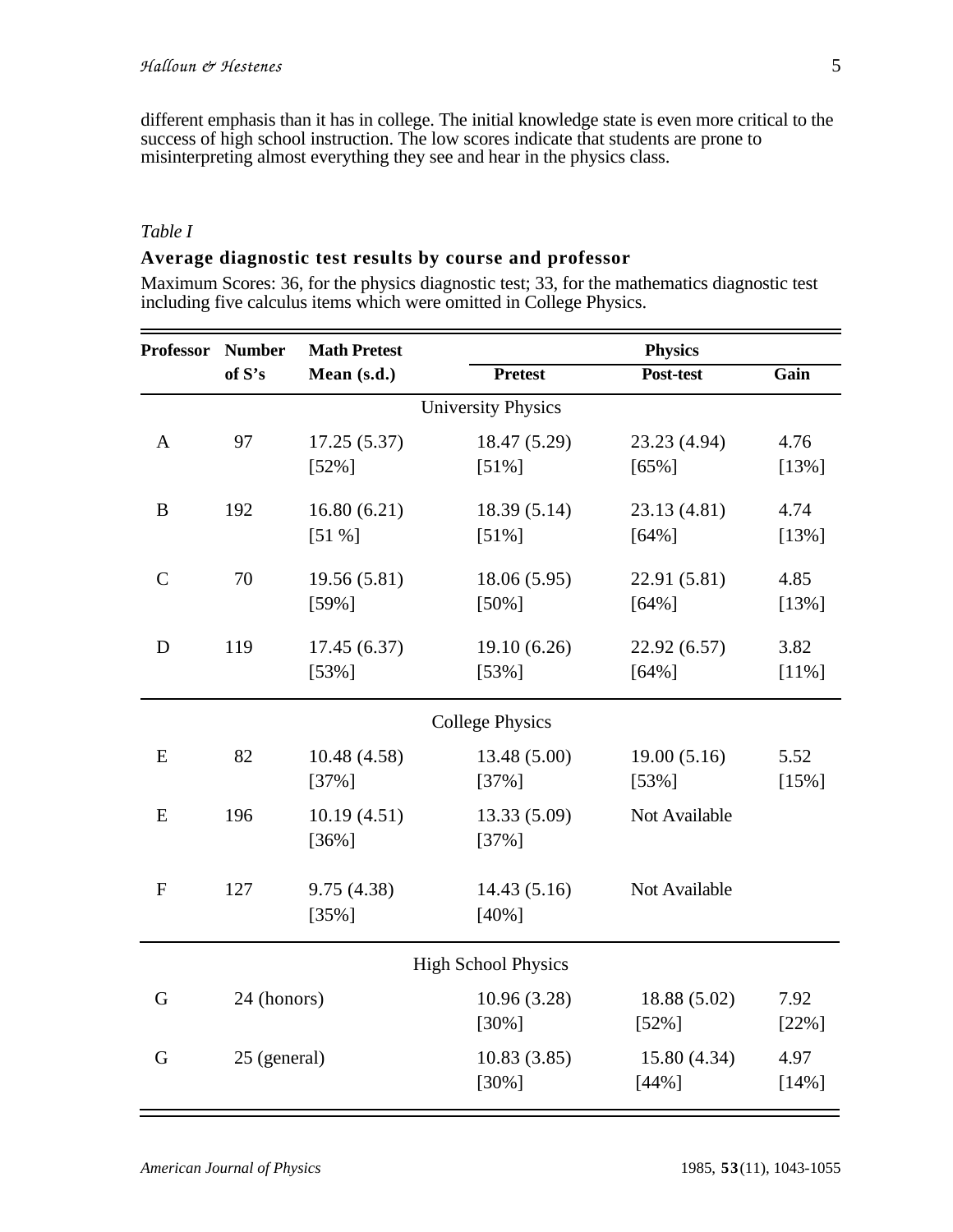### **A.** *Prediction of student performance in physics*

To what degree does a student's performance in physics depend on his initial knowledge state? A measure of this dependence is obtained by correlating course performance with scores on the math and mechanics pretests and other initial data. A statistical analysis of these correlations leads to the following general conclusions.

- 1. Pretest scores are *consistent* across different student populations.
- 2. Mechanics and mathematics pretests assess *independent* components of a student's initial knowledge state.
- 3. The two pretests have higher predictive *validity* for student course performance than all other documented variables combined.

Course grade is a measure of course performance. In all of the courses discussed here, the student's course grade was determined almost entirely by performance on examinations consisting primarily of physics problems. Thus the student's course grade and total exam score are measures primarily of physics problem solving performance.

As we have already noted, the consistency of diagnostic test scores is indicative of test reliability. The high consistency across different class populations is obvious from Table I, without any fancy statistical analysis. The consistent difference of nearly 1 s.d. between scores for University and College Physics classes is indicative of the different science and math backgrounds, as well as academic orientations of the two populations. The fact that scores on the mechanics pretest improve with instruction for all classes is another indication of consistency. A finer statistical analysis shows that the differences between groups are random. There was not a single question on which students performed consistently better or worse from one group to another.

Taken at face value, the mechanics and math tests appear to assess different kinds of knowledge. The former is concerned with physical intuition while the latter is concerned mainly with mathematical skills. It is true that a physicist's intuitions about motion have mathematical counterparts. But the same cannot be said about the common sense intuitions of students. Therefore, we should expect little correlation between the two test scores within the student population. This has been confirmed by statistical analysis, in particular, by low values for correlation coefficients. For an early version of the two pretests, we obtained a correlation coefficient of 0.32. Further analysis revealed a correlation of 0.34 between scores on certain reasoning items in the math test and scores on the mechanics test. When these items were omitted, the correlation between math and mechanics pretests dropped to 0.19.

The distribution of student pretest scores according to course grades in University Physics is given in Table II; a significant correlation between pretest score and grade is evident. The correlation between mechanics pretest scores and total course exam scores was evaluated for three different classes in University Physics (taught by different professors). A correlation coefficient of about 0.56 ( $p = 0.0001$ ) was found in each case, with no significant difference between classes.

Similar evaluations of the correlation between the math pretest and course performance consistently gave values for the correlation coefficient of about 0.48 for university Physics and 0.43 for College Physics. This is slightly higher than the values of 0.35–0.42 found by Hudson<sup>7</sup> perhaps because of our procedure for constructing the math pretest. These results show conclusively that the initial knowledge measured by the two pretests has a significant effect on course performance.

The predictive validity of both pretests coupled with the extremely low correlation between them, tells us that high mathematical competence is not sufficient for high performance in physics. Evidently, this explains the common phenomenon of the student who is struggling in physics even while he is breezing through calculus.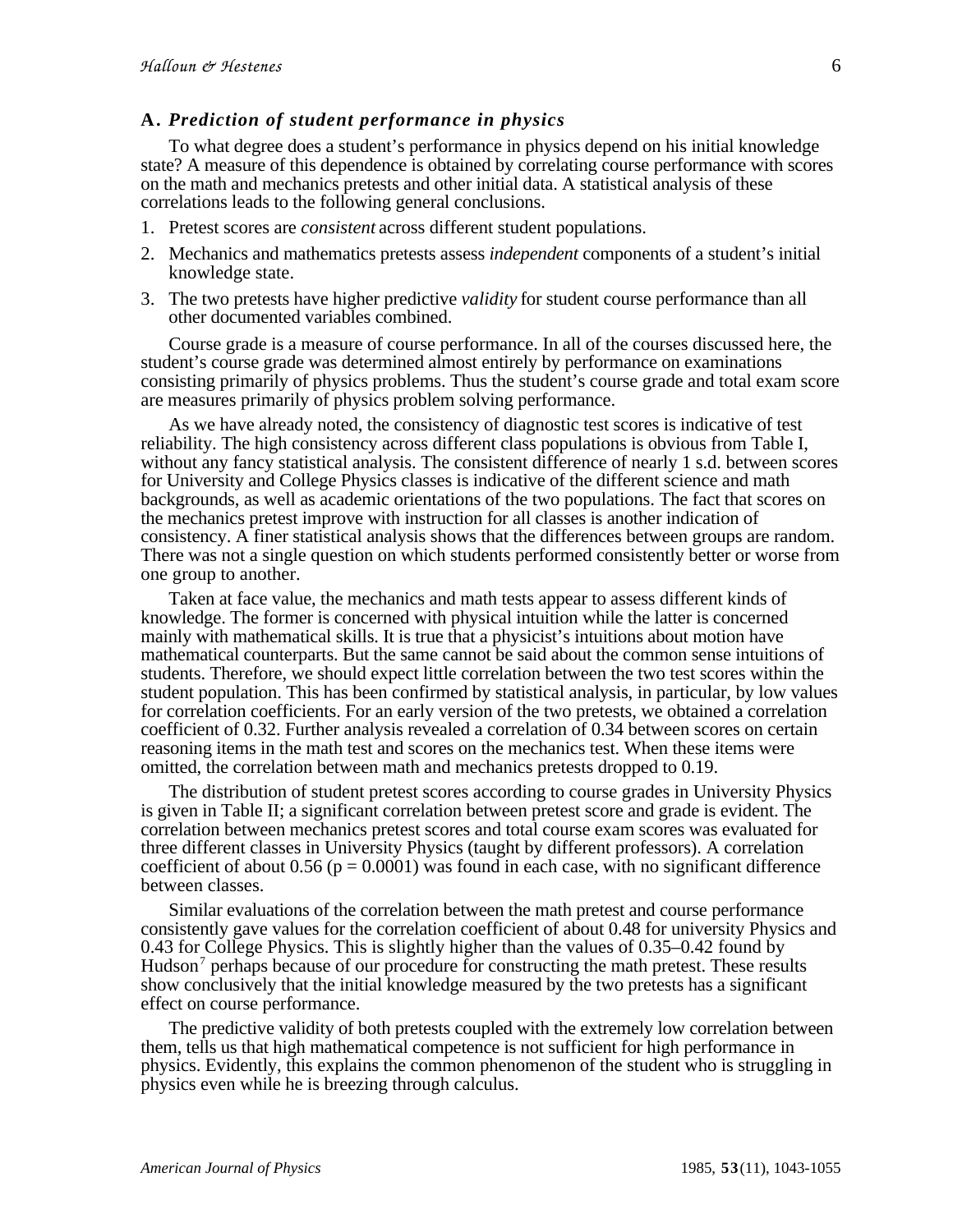#### *Table II*

| Diagnostic test results according to course grade      |  |
|--------------------------------------------------------|--|
| (Students in University Physics taught by Professor B) |  |

| <b>Test</b> | Grade          | <b>Number</b>  | Mean [Score %] s.d. |      |
|-------------|----------------|----------------|---------------------|------|
|             | A              | 31             | 22.77 [63%]         | 4.25 |
| Physics     | B              | 61             | 19.73 [55%]         | 4.43 |
|             | $\mathcal{C}$  | 66             | 16.83 [47%]         | 4.50 |
| Pretest     | D              | 25             | 15.58 [43%]         | 5.18 |
|             | E              | 9              | 13.67 [38%]         | 4.68 |
|             | All $S$ 's 192 |                | 18.39 [51%]         | 5.20 |
|             | $\mathbf{A}$   | 31             | 26.92 [75%]         | 3.62 |
| Physics     | B              | 61             | 24.07 [67%]         | 2.91 |
|             | $\mathcal{C}$  | 66             | 22.45 [62%]         | 5.46 |
| Post-test   | D              | 25             | 20.34 [56%]         | 3.56 |
|             | E              | 9              | 16.46 [46%]         | 4.16 |
|             |                | All $S$ 's 192 | 23.13 [64%]         | 4.86 |
|             | A              | 31             | 21.03 [64%]         | 547  |
| Math        | B              | 61             | 18.37 [56%]         | 5.45 |
|             | $\mathcal{C}$  | 66             | 15.67 [47%]         | 4.21 |
| Pretest     | D              | 25             | 12.76 [39%]         | 5.52 |
|             | E              | 9              | 11.08 [34%]         | 4.54 |
|             |                | All S's 192    | 16.80 [51%]         | 5.58 |

To ascertain the relative influence of other variables on course performance, we documented individual differences with respect to gender, age, academic major, and background courses in science and mathematics. Differences in gender, age, academic major, and high school mathematics showed no effect on physics performance.

High school physics background showed some correlation with performance in College Physics but none in University Physics. About 17% of the students in University Physics had previously completed College Physics, and 20% in both courses were repeating the course after a previous withdrawal. These students did no better than those who were taking the course for the first time. The combined effects of all college and math background courses, including calculus, accounted for no more than 15% of the variance. This agrees with the findings of other investigators<sup>3,8</sup> that the differences in academic background have small effects on performance in introductory physics.

To assess the combined and relative effects of the diagnostic pretests and background courses in physics and mathematics, we determined the variance loading of each variable by measuring *R-*square in a stepwise regression analysis. The stepwise variance loading is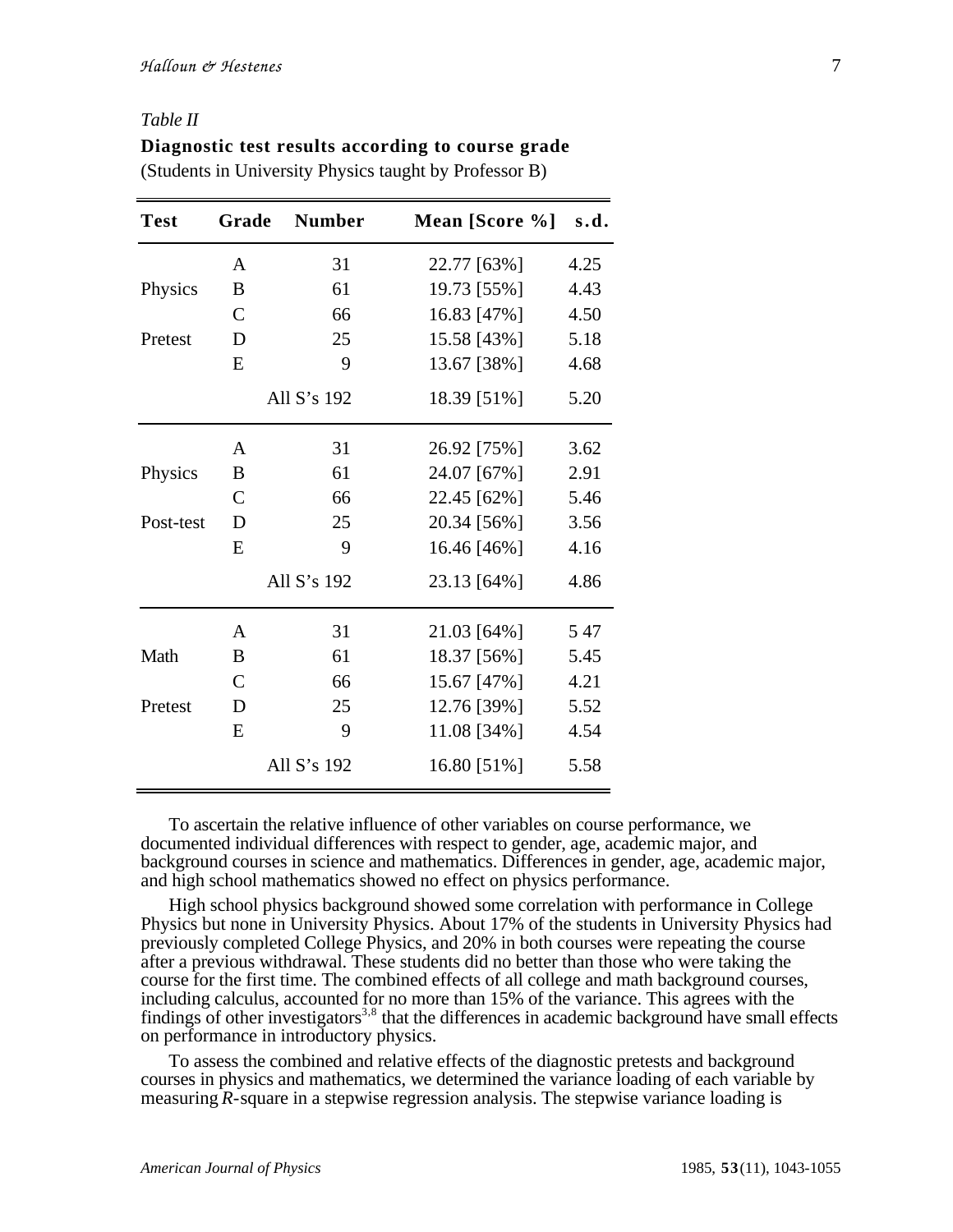presented in Table III. Note that the combined effect of differences in student academic background accounts for only about 15% of the variance in both College and University Physics, much less than the variance accounted for by either diagnostic test alone. The two diagnostic pretests together accounted for about 42% of the variance. We are not aware of any other science or math pretest with such a high correlation. Presumably, the remainder of the variance depends mainly on the motivation and effort of the students, as well as the quality of instruction.

The *R*-square values in Table III provide a standard statistical measure for the predictive validity of the diagnostic tests. However, we found that better predictions can be made using student pretest scores directly. Using a linear regression analysis of course performance scores predicted by pretest scores and cutoffs established by course instructors, we predicted the grades for a University Physics class with the results shown in Table IV. For this class, 53% of the grades were correctly predicted. A higher percentage of grades were correctly predicted for summer school courses, presumably because the initial knowledge state has more influence on performance in a short-term course.

The main value of the above exercises in statistical analysis is the background it provides for interpreting the diagnostic test scores. As a practical measure of the students' knowledge state, we recommend a *Competence Index* (CI) defined in terms of the combined physics diagnostic score (PHY) and math diagnostic score (MAT). We define the competence index by

 $CI = PHY + MAT$  for University Physics, and  $CI = 1.5(PHY) + MAT$  for College Physics.

The weight factor of 1.5 in the latter equation reflects the greater loading of the physics pretest (see Table III).

#### *Table III*

#### **Variance loading on course achievement of diagnostic pretests and background courses measured by** *R***-square in a stepwise regression analysis**

In a stepwise regression analysis, R square is the product correlation function for two variables after the residual effect of other variables has been removed<sup>6</sup>.

| <b>Variable</b>           | <b>University Physics</b> | <b>College Physics</b> |  |
|---------------------------|---------------------------|------------------------|--|
| Physics pretest           | 0.30                      | 0.32                   |  |
| Math pretest              | 0.26                      | 0.22                   |  |
| Physics and math pretests | 0.40                      | 0.42                   |  |
| Physics courses           | 0.07                      | 0.12                   |  |
| Math courses              | 0.10                      | 0.04                   |  |
| Physics and math courses  | 0.15                      | 0.16                   |  |
| All pretests and courses  | 0.49                      | 0.51                   |  |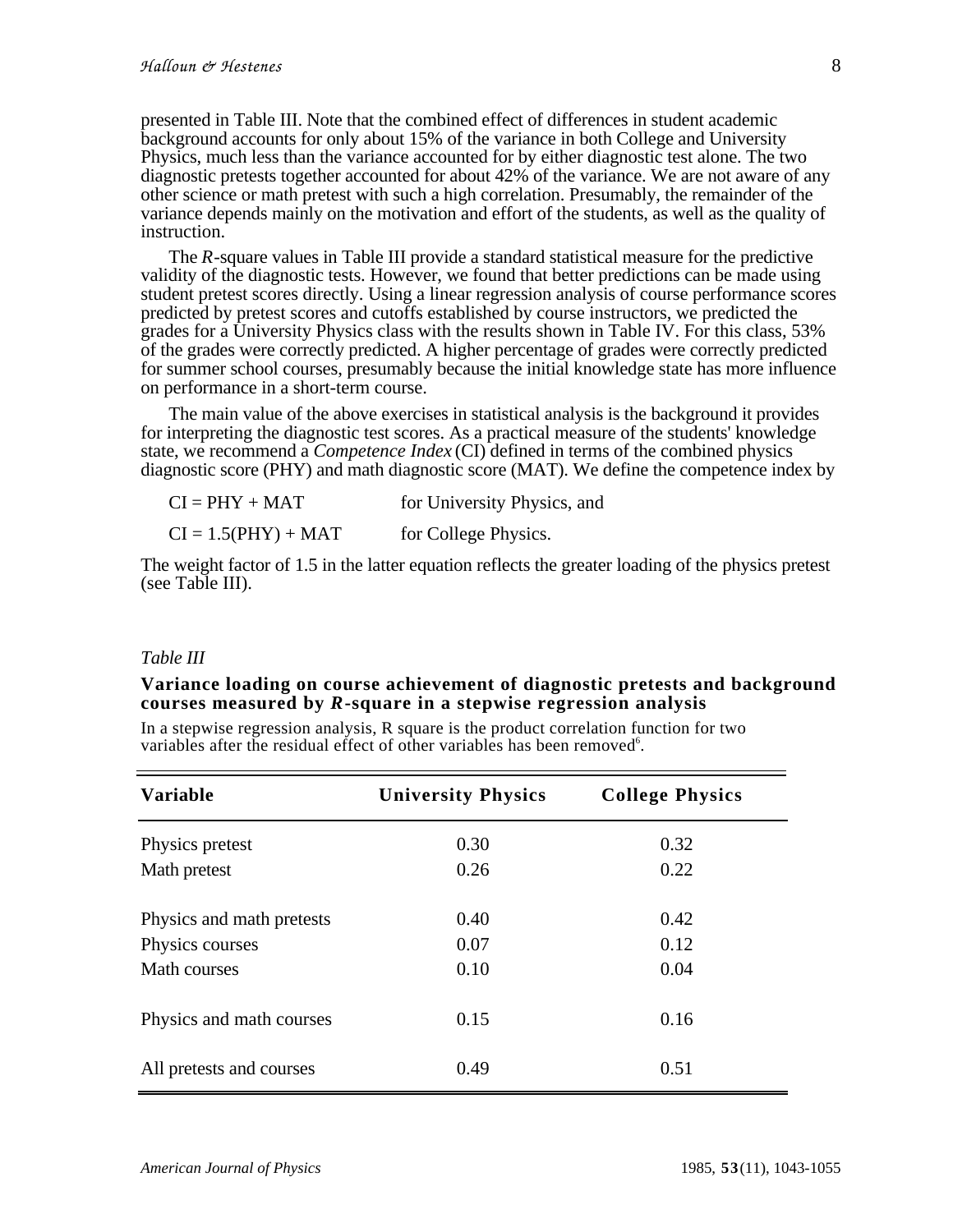| Predicted     | $\mathbf A$ | $\bf{B}$ | $\mathbf C$ | D              | $\bf{E}$ | <b>Total</b> |
|---------------|-------------|----------|-------------|----------------|----------|--------------|
| <b>Actual</b> |             |          |             |                |          |              |
| $\mathbf{A}$  | 41          | 50       | 9           | $00\,$         | $00\,$   |              |
| $\bf{B}$      | 3           | 65       | 32          | 00             | 00       |              |
| $\mathsf{C}$  | 00          | 24       | 70          | 5              | 00       |              |
| D             | $00\,$      | 23       | 68          | 9              | 00       |              |
| E             | $00\,$      | $00\,$   | 40          | 60             | 00       |              |
| W             | $00\,$      | 12       | 81          | $\overline{7}$ | $00\,$   |              |
| Total         |             |          |             |                |          | 53           |
| (A, B)        |             | 71       |             |                |          |              |
| (C, D)        |             |          |             | 76             |          |              |
| (C, D, E)     |             |          |             | 79             |          |              |
| Pass/Fail     |             |          |             |                | 90       |              |

# *Table IV* **Distribution of actual versus predicted grades (in %)**

When the combined diagnostic tests are to be used as a placement exam, we recommend a classification of students into three *competence levels:*

- (a)  $High$ , when  $CI > 40$  (max  $CI = 69$ );
- (b) *Average*, when  $30 < CI < 40$ ;
- (c)  $Low$ , when  $CI < 30$ .

With probabilities greater than 0.60 in the large student population we have studied, high competence students were likely to receive an A or B course grade, average competence students were likely to receive a C grade, and low competence students were likely to receive a D or E grade. More specifically, we have found that, of the low competence students, 95% get grades of low C or less, and only 5% do better. Moreover, about 40% of the students taking physics at our university fall in the low competence class.

Clearly, low competence students can be expected to have great difficulties with college physics. Thus one of the best uses of the competence index is to identify low competence students for the purpose of special instruction or placement in a prephysics preparatory course.

It should be remembered that the CI is not a measure of intelligence. Rather, it is a measure of the difference between common sense and scientific conceptual frameworks. The lower the CI, the greater the difficulty in understanding scientific discourse and the greater the need for sensitive student-centered instruction.

#### **B.** *Evaluation of physics instruction*

The mechanics diagnostic test can be used as an instrument to evaluate the effectiveness of instruction in improving the students' basic knowledge. Of course, instruction may have many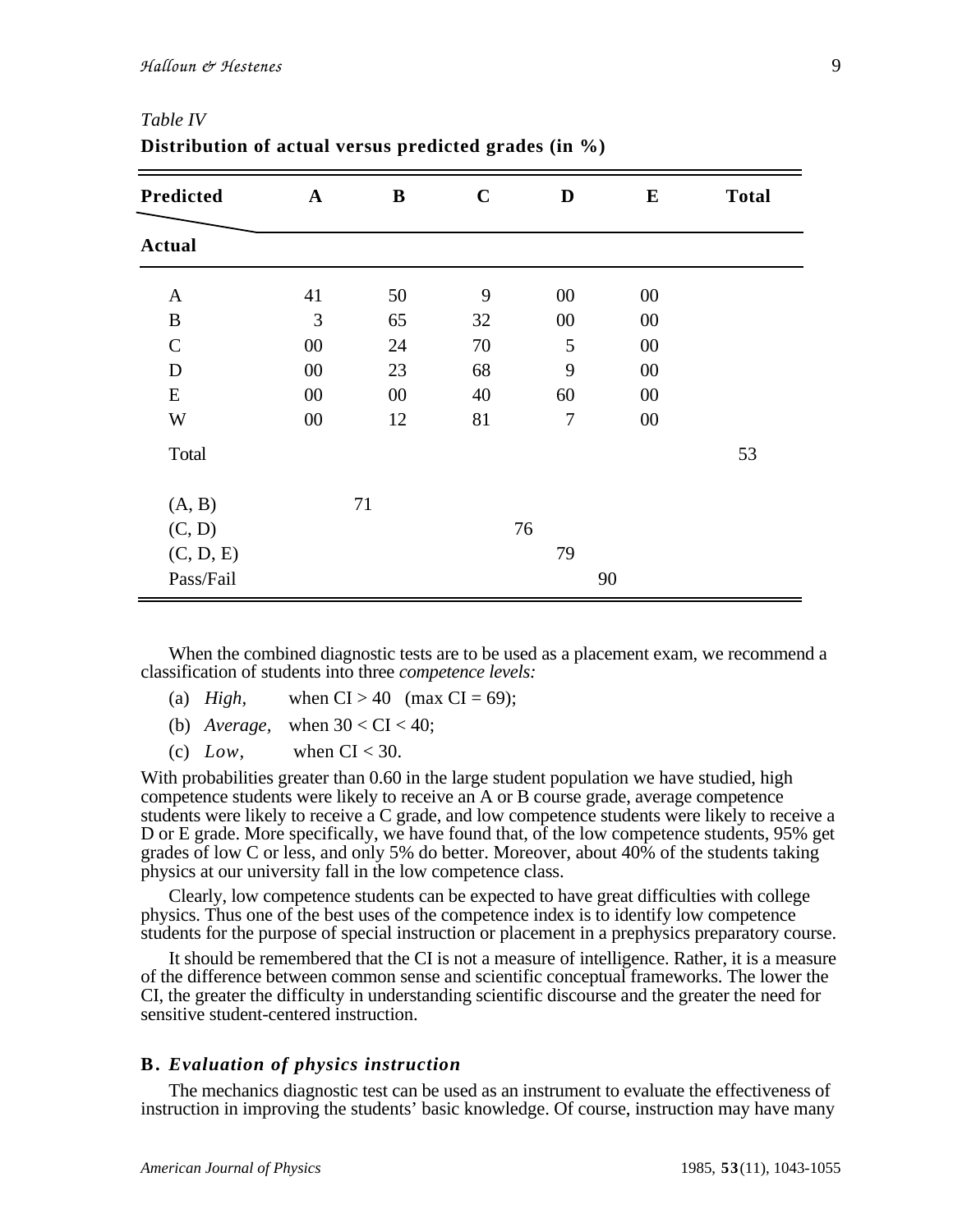worthwhile objectives not measured by the diagnostic test. But improvement of basic knowledge as we defined it above should be the primary objective, since such knowledge is the foundation for the whole conceptual edifice of physics.

The gain in basic knowledge as measured by the mechanics diagnostic test is given in Table I for several different University and College Physics courses. The small values (14%) for the gain indicate that conventional instruction has little effect on the student's basic knowledge state. For the courses in Table I, values of the correlation coefficient for pretest-post-test scores range between 0.60 and 0.76. These high values are statistical indicators of little change in basic knowledge.

To interpret the gain data in Table I we need to know something about the content of the courses and how they were conducted. All of the courses were conducted in a lecture-recitation format with 3 or 4 h of lecture and 1 h of recitation each week. The lectures were given by a professor to classes ranging in size from about 80-230 students. Recitation classes of 25 students or less were conducted by graduate teaching assistants. They were devoted to problem solving. The courses did not include laboratory work, but most students took introductory physics lab courses in parallel with the lectures.

The content of the courses in Table I is fairly standard. A review of the most widely used textbooks for college level introductory physics reveals that they cover certain standard topics at a fairly standard level of mathematical sophistication, and they include a large number of standard type problems. Thus these textbooks specify a certain *standard content* for introductory physics. We refer to instruction on this standard content using the lecturerecitation format described above as *conventional physics instruction* because it is so common in American universities. The instruction in all the courses under consideration was conventional in this sense.

Within the format of conventional instruction, wide variations in instructional style are possible. The styles of the four lecturers in University Physics listed in Table I differ considerably. Professor A is a theoretical physicist; his lectures emphasize the conceptual structure of physics, with careful definitions and orderly logical arguments. The other professors are experimental physicists, but with quite different specialties. Professor B incorporates many demonstrations in his lectures, and he expends great time and energy preparing them; he strives especially to help students develop physical intuition. Professor C emphasizes problem solving, and he teaches by example, solving one problem after another in his lectures. Professor D is an experimental physicist teaching introductory physics for the first time; he followed the book closely in his lectures. All four professors are known as good teachers according to informal peer opinion and formal evaluations by students. Indeed, Professor B has twice received awards for outstanding teaching.

Now, Table I shows that the basic knowledge gain is the same for all four of the classes in University Physics. All four classes used the same textbook (Tipler<sup>9</sup>), and covered the same chapters in it. Considering the wide differences in the teaching styles of the four professors, we conclude that the *basic knowledge gain under conventional instruction is essentially independent of the professor.* This is consistent with the common observation among physics instructors that the most strenuous efforts to improve instruction hardly seem to have any effect on general student performance.

The small gain in basic knowledge under conventional instruction is all the more disturbing when one considers the uniformly low levels of the initial knowledge states shown in Table I. This means that throughout the course the students are operating with a seriously defective conceptual vocabulary, which implies that they continually misunderstand the material presented. The small gains in basic knowledge "explain" the high predictive validity of the mechanics pretest; the student's ability to process information in the course depends mainly on his initial knowledge state and hardly improves throughout the course. The high predictive validity of the pretest is not intrinsic to the test; rather, it indicates a failure of conventional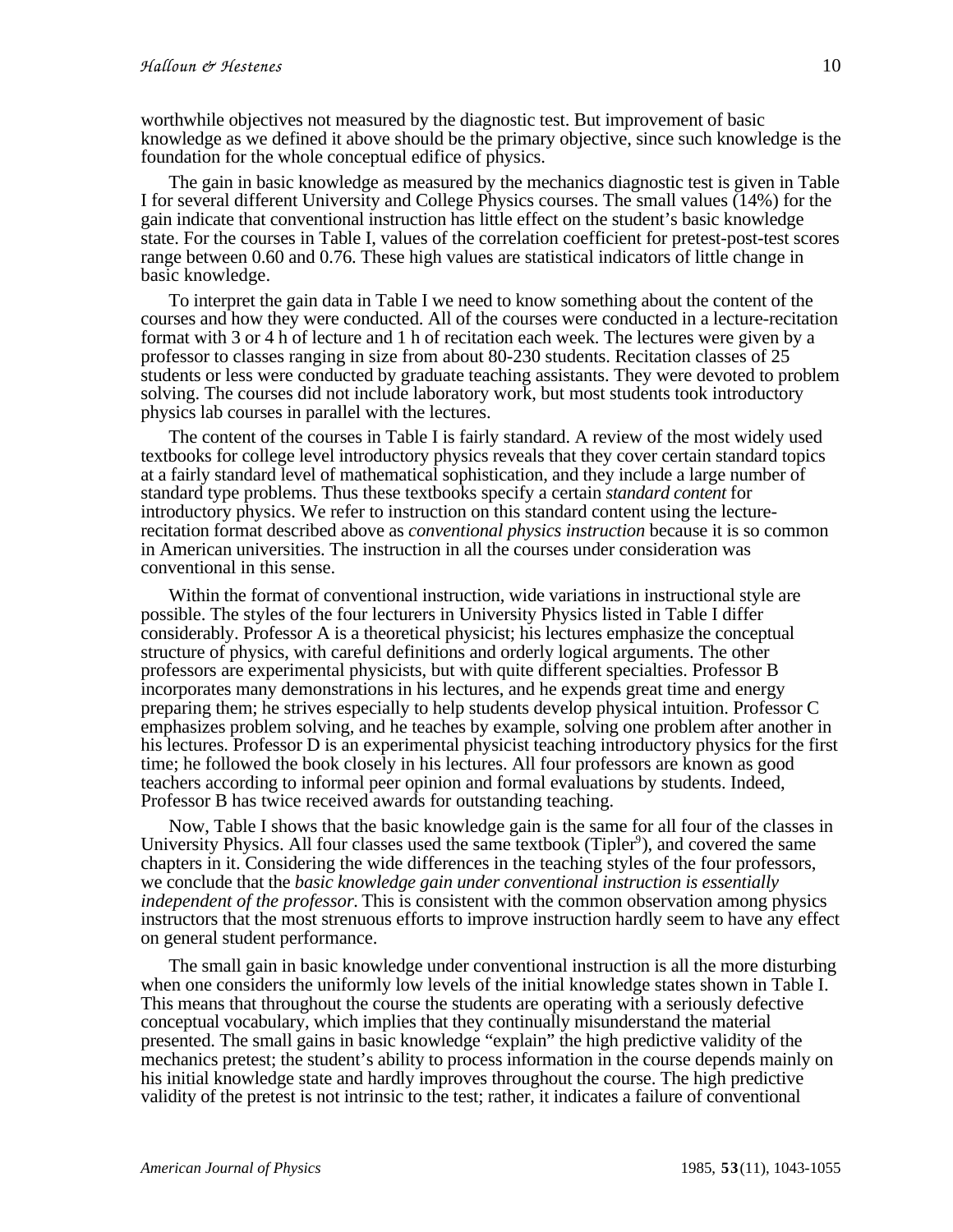instruction. The more effective the instruction is in altering the basic knowledge state, the lower the predictive validity of the pretest.

The mechanics post-test score correlates more highly with course performance than the pretest score, as it should if improvements in basic knowledge improve performance. However, the post-test scores in Table I are unacceptably low considering the elementary nature of the test. Even for the A students (about  $10\%$  of the students who complete the course) the average post-test score is only about 75%. Whereas, we think that one should not be satisfied with any instruction which fails to bring all students who pass the course above the 75% level. Conventional instruction is far from meeting this standard.

### **IV. CONCLUSIONS**

Our diagnostic test results show that a student's initial knowledge has a large effect on his performance in physics, but conventional instruction produces comparatively small improvements in his basic knowledge. The implications of failure on the part of conventional instruction could hardly be more serious, for we are not talking about a few isolated facts that students failed to pick up. One's basic physical knowledge provides the conceptual vocabulary one uses to understand physical phenomena. A low score on the physics diagnostic test does not mean simply that basic concepts of Newtonian mechanics are missing; it means that alternative misconceptions about mechanics are firmly in place. If such misconceptions are not corrected early in the course, the student will not only fail to understand much of the material, but worse, he is likely to dress up his misconceptions in scientific jargon, giving the false impression that he has learned something about science.

The individual instructor can hardly be blamed for the failure of conventional instruction. The instructor cannot take common sense misconceptions into account without knowing what they are and how they can be changed. To be sure, every experienced instructor has acquired a store of incidental insights into student misconceptions. But this by itself leads to incidental improvements of instruction at best, and the hard-won insights of one instructor are passed on to others only haphazardly. The full value of such insights can be realized only when they are incorporated into a program of systematic pedagogical research aimed at the development of a practical instructional theory.

We submit that the primary objective of introductory physics instruction should be to facilitate a transformation in the student's mode of thinking from his initial common sense knowledge state to the final Newtonian knowledge state of a physicist. One should hardly expect instruction which fails to take initial common sense knowledge into account to be more effective than a method for integrating differential equations which ignores initial conditions.

Diagnostic test scores provide a general index of knowledge states, but for instructional purposes we need a classification of initial states that identifies specific misconceptions that need to be corrected. We will address that problem in a subsequent paper.